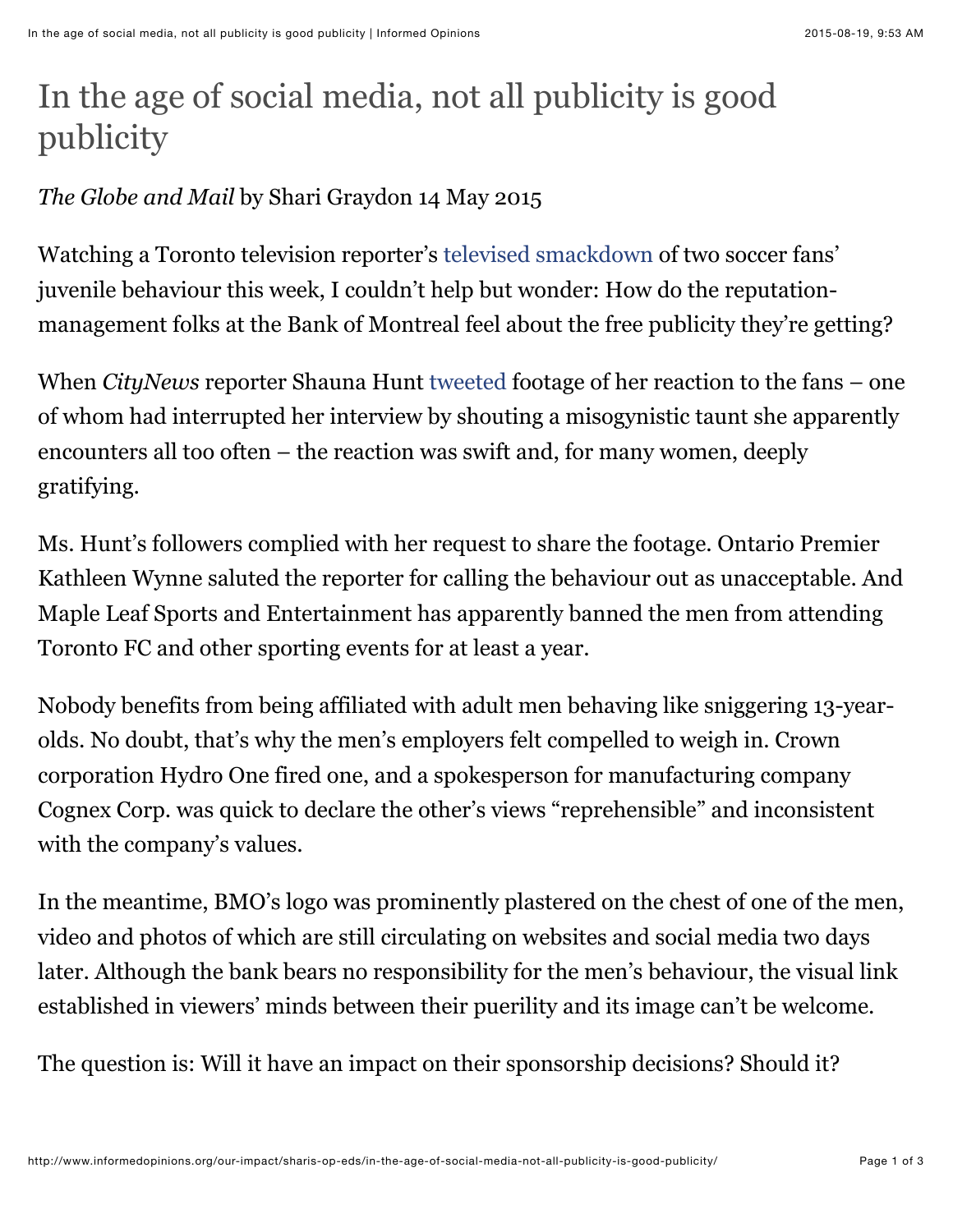When media attention on Tiger Woods's infidelities transformed him overnight from "best golfer of all time" to "prolifically serial cheater," Accenture, Gillette and Gatorade were among those who cut him back or dropped him as a spokesman. Suddenly, the star athlete no longer represented these organizations' "values."

But companies that buy naming rights to a sporting venue don't have that kind of control over the fans who give them profile through ubiquitous game-day shirts. There's not much they can do about people who aren't smart enough to recognize the career limitations of making offensive statements about sexual assault so as to disrupt the professional activity of a woman armed with a camera, a microphone and a broadcast platform. Maybe actively distancing themselves from such associations would be a good idea.

Public-relations advisers have long ceased saying that "all publicity is good publicity" – especially when it associates an organization with wanton disregard for the rights of half the population. Even if your target market is primarily male, this is still poor stewardship of your reputation. And research into the market-share benefits of attracting female talent now arguably makes it a fire-able offence – discerning shareholders of both genders who are attuned to cultural trends and employment law are likely to care.

Sexual harassment and assault have earned an unprecedented volume of news media attention in the past year, shining a spotlight on the leadership of the institutions involved. The National Football League was roundly condemned for its handling of the Ray Rice incident. The CBC was similarly criticized for failing to address complaints about Jian Ghomeshi. And universities across the country are developing more robust policies and procedures in response to broad public concern about rape on university campuses.

But it was the passing comment of a retired female air-force trailblazer that provided perhaps the simplest and most compelling analysis of how to address these issues. In a televised CBC story on last month's release of the Deschamps report on sexual